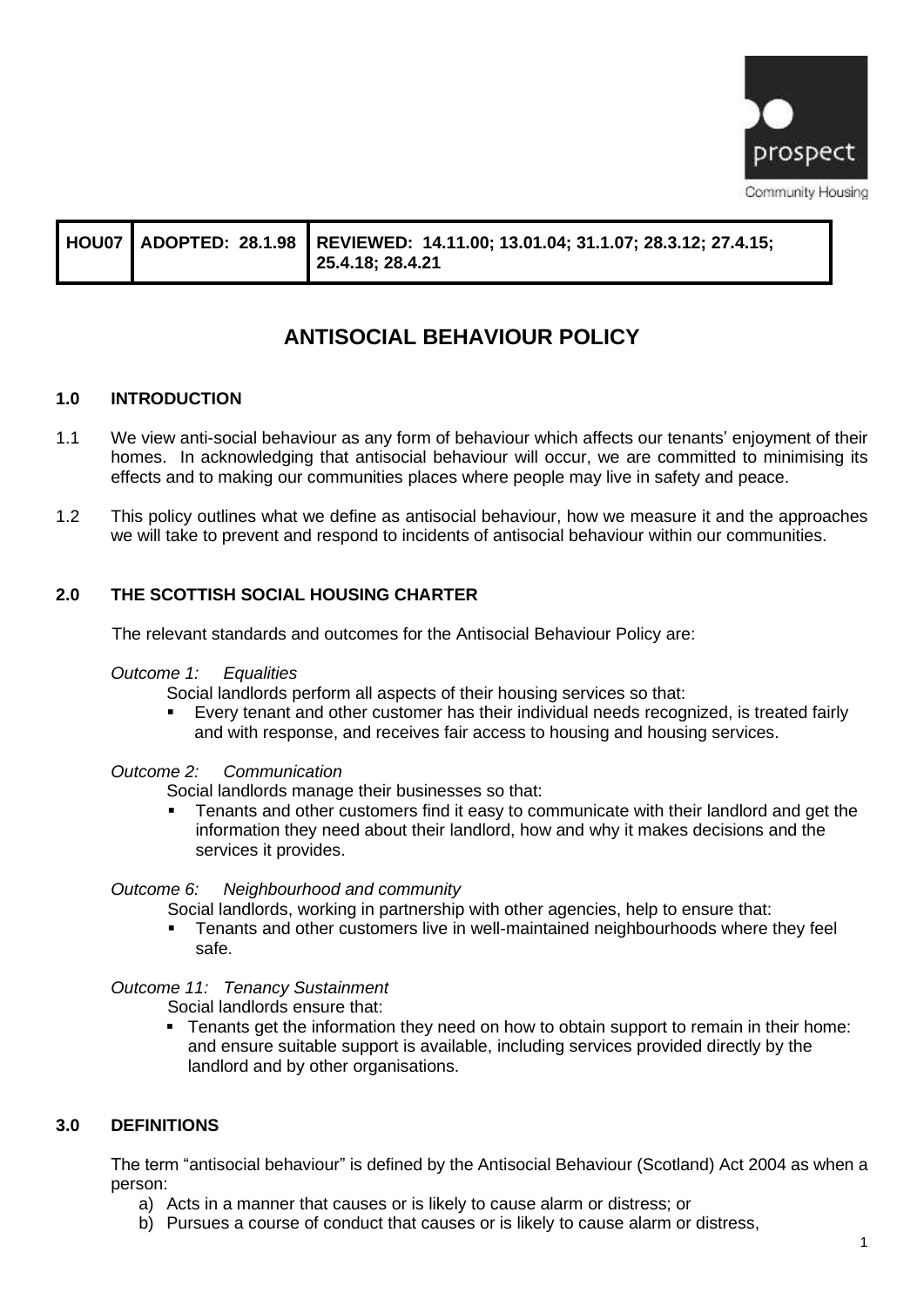to at least one person who is not of the same household.

"Conduct" includes speech; and a course of conduct must involve conduct on at least two occasions.

# **4.0 PREVENTION**

#### **Design**

- 4.1 We will seek to minimise some of the effects of antisocial behaviour through the design and construction of new properties and investment in existing stock, including:
	- Adequate sound insulation within and between properties;
	- Secure external doors, and windows;
	- Controlled entry systems to flats;
	- Overall layout of estates to "design out" crime;
	- Adequate fencing and lighting in communal areas;
	- Designated play areas.
	- **Provision of CCTV.**

#### **Maintenance**

- 4.2 We will seek to deal with the effects of antisocial behaviour through:
	- **Giving priority to dealing with graffiti and damage to door entry systems;**
	- Providing effective security for empty properties.

#### **Tenant information and participation**

- 4.3 We will seek to ensure that applicants and tenants understand the implications of causing antisocial behaviour by providing information in the following ways:
	- **The Scottish Secure Tenancy Agreement includes sections with regard to antisocial behaviour** and the implications of breaching any of these conditions, in particular section 2 'Use of Property and Common Parts' and section 3 'Respect for Others'.
	- **Discussions between staff and tenants, particular at the time of signing the Tenancy Agreement** and at the settling in visit which will be arranged within one month of the start of the tenancy. We stress the need for tolerance towards others as well as our aim to provide a quick and efficient response to complaints of antisocial behaviour.
- 4.4 We will involve tenants in measures to counter antisocial behaviour through:
	- **•** Questionnaires and surveys to gather tenants' views on antisocial behaviour in our estates;
	- Meetings with tenants to address particular situations or incidents:
	- Stair meetings to discuss problems with rubbish disposal etc.;
	- Publicising our policy on neighbour nuisance through our website, tenant handbook, newsletters, leaflets etc. This may include articles on neighbour nuisance issues and will demonstrate how we will deal with particular scenarios.
	- Meetings of the Tenants' Forum and other tenants' groups.
- 4.5 The aim of these meetings and measures will be to: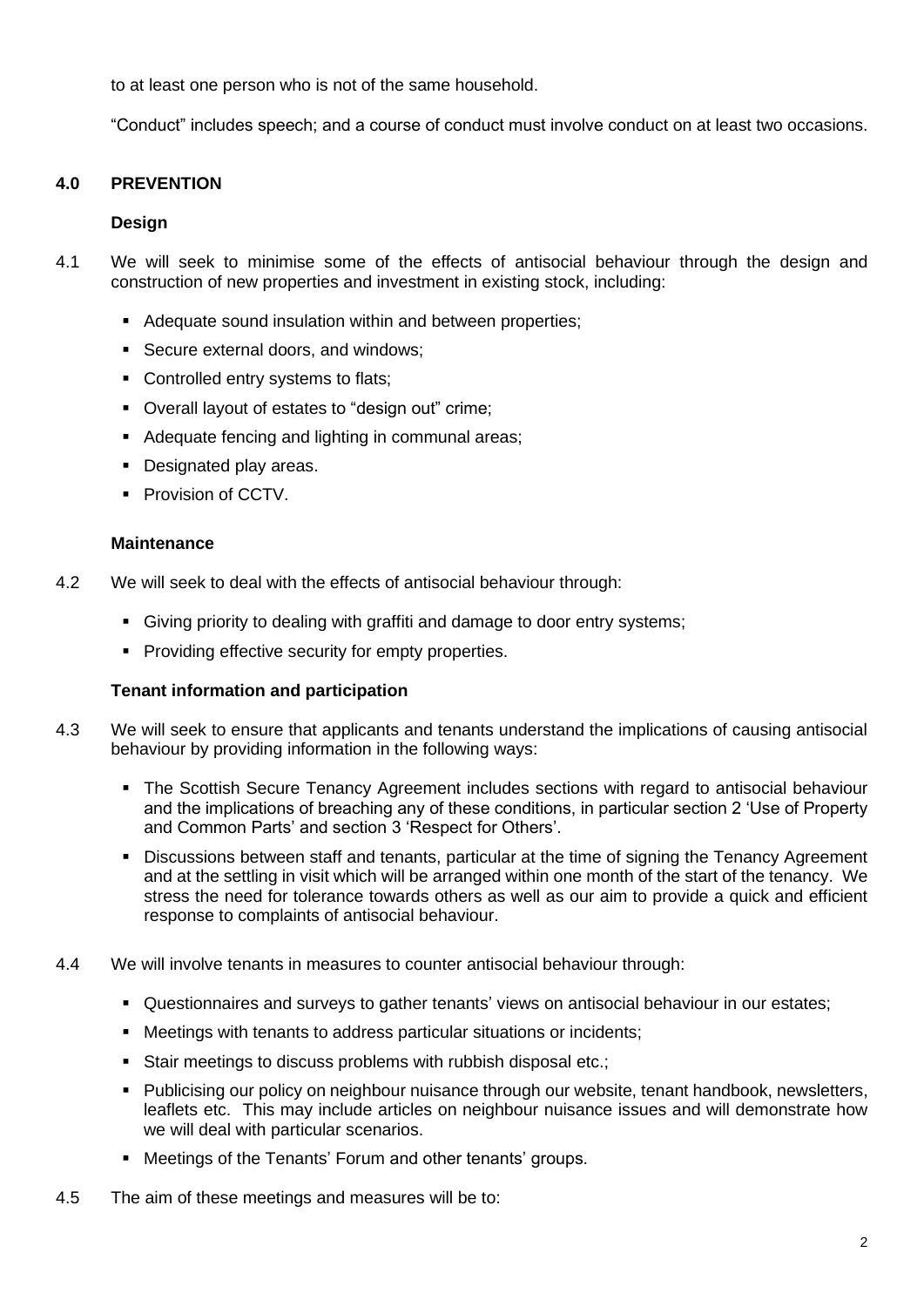- **E** Ensure that all tenants are aware of our stance on neighbour nuisance and antisocial behaviour and how it will be dealt with;
- **•** Make all tenants aware that nuisance of any kind will not be tolerated, and that we expect all tenants not to cause a nuisance;
- Ensure that the potentially serious consequences of causing nuisance are understood;
- Create a climate within each estate which clearly states that nuisance is not acceptable there;
- Encourage the reporting of genuine persistent nuisance;
- Encourage those who live near to victims of antisocial behaviour to offer support, which can assist in deterring those who cause nuisance.

# **Allocations**

- 4.6 Some incidents of antisocial behaviour are the result of a clash of lifestyles rather than malicious behaviour. While we are committed to allocating our stock on the basis of housing need we will also seek to develop balanced and settled communities and to avoid obvious lifestyle conflicts where possible, e.g. too many families in one stair, or young people and elderly people immediately above or below each other. This is not a blanket approach and will rely on Housing Officers having a good knowledge of their tenants, their stock and its management problems.
- 4.7 Prior to making an allocation, we will seek a tenancy reference from the applicant's current or previous landlord. If action has been taken against them for anti-social behaviour or neighbour nuisance, consideration may be given to refusing to make the allocation, within the grounds of the Housing (Scotland) Act 2014.

# **Short Scottish Secure Tenancies**

4.8 A short SST is aimed at encouraging tenants to stop the behaviour and sustain their tenancy, by taking away some of their tenancy rights without the need for court action.

The Housing (Scotland) 2014 Act, introduces the following options:

- Allowing a landlord, without going to court, to give a short SST to a new tenant where that person, or other specified person, has demonstrated antisocial behaviour within the previous 3 years;
- Similarly, allowing a landlord, without going to court, to convert a Scottish Secure Tenancy (SST) to a short SST, where an existing tenant or other specified person has demonstrated antisocial behaviour within the previous 3 years;
- Setting a new term of 12 months for a short SST given on any of the antisocial behaviour grounds, 18 months in cases where an extension applies;
- Giving landlords the flexibility to extend a 12 month short SST given on any of the antisocial behaviour grounds for a further 6 months where housing support services are in place and where, for example, sufficient improvement in behaviour has not yet been demonstrated;
- Automatic conversion to a Scottish Secure Tenancy (SST) at the end of the 12 month term for a short SST given on any of the antisocial behaviour grounds, unless the landlord has taken action to extend the tenancy for a further 6 months, or has taken action to repossess the tenancy;
- New provisions for cases where a landlord is seeking recovery of possession of a house let under a short SST on any grounds. These include the flexibility for landlords to use the procedures at section 14 of the 2001 Act to take possession action at any stage during the term of the tenancy, providing the tenant with reasons for the landlord taking action under section 36 of that Act (including in antisocial behaviour cases, the obligations of the tenancy which have been broken), and a new right of review for tenants.

These changes are intended to help landlords tackle antisocial behaviour by tenants and others living in social housing by giving more flexibility on when a short SST on antisocial behaviour grounds can be used. They also set out how a short SST on antisocial behaviour grounds should be managed in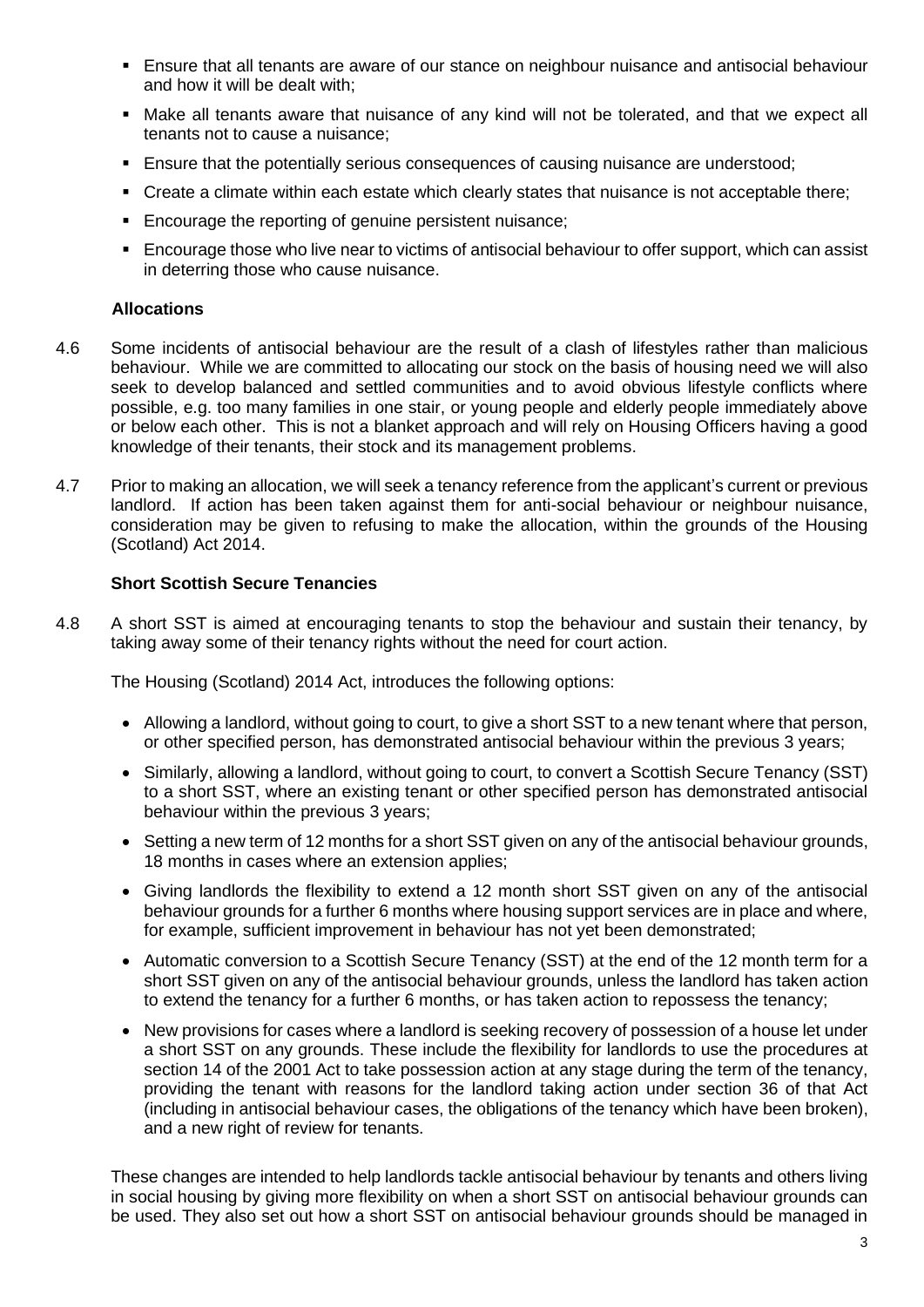order to provide the tenant with an opportunity to make positive change and be able to sustain a successful tenancy. In addition, changes to repossession action for any type of short SST, give increased flexibility for landlords and protection for tenants.

# **Community Projects**

4.9 We work with other agencies operating within West Edinburgh. We will seek to support and enhance the opportunities that are available to our tenants and the wider community. It is recognised that much of the work undertaken in this area can have a positive impact in reducing antisocial behaviour.

# **5.0 MANAGING ANTISOCIAL BEHAVIOUR**

- 5.1 In the event neighbour nuisance, antisocial behaviour, domestic abuse or harassment develops, we will act promptly and vigorously to address, manage and resolve the problem(s). Actions taken include;
	- Accumulating corroborative evidence, including by use of CCTV and Noise App;
	- Supporting tenants or householders affected. Assisting with access to statutory and support services, ensuring they have relevant, up to date information about sources of help and referral;
	- Responding to and addressing the physical effects of neighbour nuisance;
	- Examining all the options available to remedy the problem this may include non-legal options such as mediation, transfers or physical adjustments to properties and their environment;
	- Involving other agencies where appropriate, including referrals to SCOREScotland, Women's Aid Shakti and MDASS (Male Domestic Abuse Support Service);
	- Treating all reports of antisocial behaviour, harassment or domestic abuse seriously;
	- For complaints requiring investigation or following up, involving the complainant at all stages and their agreement being obtained before any approaches are made to those alleged to be causing the harassment, or to other agencies, neighbours etc.;
	- Where a tenant has suffered from violence, either to themselves or to their property, we will make provision for referral to victim support;
	- Proactively close cases down cases by letting the complainant know that we are closing the case and making it clear that they can come back for help if further problems occur.
	- Working in partnership with Police Scotland and City of Edinburgh Council.

#### 5.2 **Hate Incidents or Hate Crimes**

When an incident of antisocial behaviour is reported, we will assess the type of action required. If the affected tenant reports that they believe they have been targeted due to their race, disability, gender, religion or faith, sexuality or gender identity, we will support the tenant to report this to Police Scotland. Police Scotland will then investigate and assess whether there has been a hate crime or incident and take appropriate action. A hate incident is any incident that is not a criminal offence, but something which is perceived by the victim or any other person to be motivated by hate or prejudice. If the tenant does not feel comfortable reporting the incident to Police Scotland, we can support them to meet with our local 3rd Party Reporter, SCORE Scotland. Staff within 3rd Party Reporting Centres have been trained to assist a victim or witness in submitting a report to the police and can make such a report on the victim/witnesses behalf.

# **Training**

5.3 We will ensure that staff are fully aware of our policy stance on neighbour disputes, on remedies available and of other agencies' responsibilities. Effective training, will ensure that the confidence of frontline staff in dealing with neighbour disputes will be boosted. Such training will assist us to earlier and more effective intervention.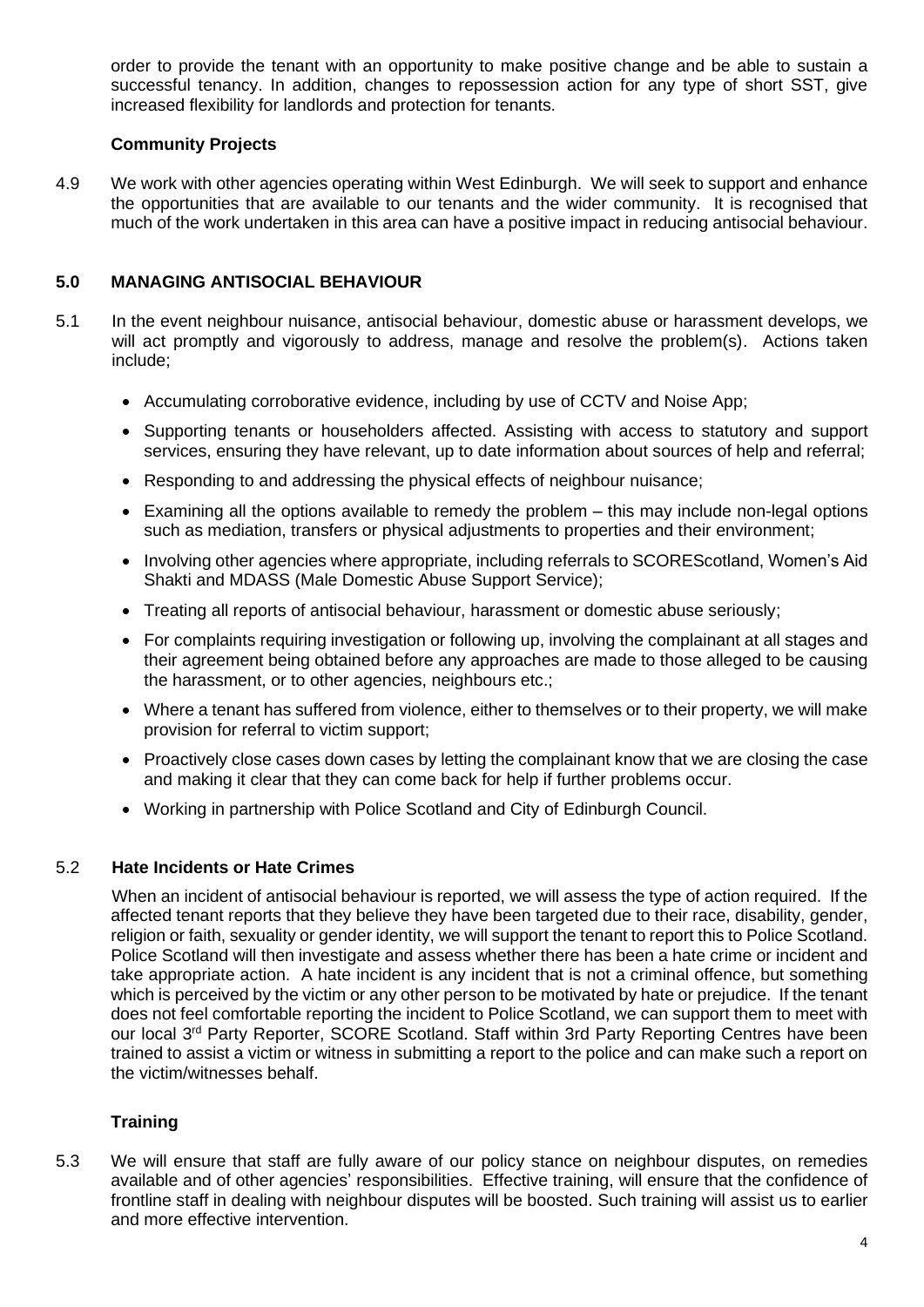# **Confidentiality**

5.4 We will treat all neighbour disputes, complaints of nuisance antisocial behaviour, domestic abuse and harassment in a confidential manner. We will reassure complainants that all reports will be treated as confidential and will only be passed to external agencies where there is a risk of serious harm to any child or vulnerable adult involved.

#### **Legal action**

5.5 Where informal methods of resolving a situation fail, we may consider taking one or more of the following legal actions:

Convert the existing SST to a Short SST for 12 months. At the end of the 12 month period the tenancy will automatically become an SST unless we:

- Extend the term of the SST by 6 months; or
- Recover possession of the tenancy.

Scottish Government guidance on the Housing (Scotland) 2014 Act outlines the circumstances and steps to be taken before these options can be taken.

We may apply to a Sheriff for an ASBO if:

- the person has acted in an antisocial manner or pursued a course of antisocial behaviour, defined as acting "in a manner that caused or is likely to cause alarm and distress", with such conduct including speech and a 'course of conduct' involving conduct on at least two occasions;
- **Example 1** alarm or distress has been caused, or likely to have been caused, to one or more persons who are not members of the same household as the person against whom the order is made;
- the order is necessary to protect a person or persons from further anti-social acts.

If a court grants an ASBO, the defendant will be prohibited from doing anything that the court considers necessary to protect inhabitants from an area from further antisocial acts or courses of conduct.

5.6 We can apply to the Sherriff court for an Interdict. This is an order of the court requiring a person to whom it is addressed to stop doing something. We can apply to the court for an interdict where a tenant is in breach of their tenancy for violence or harassment to staff, or where non-tenants are damaging the Prospect's property.

In some circumstances it may be more appropriate for the tenant who is making the complaint to make an application for an interdict. We will consult with our solicitors and advise tenants accordingly.

- 5.7 We can apply to the Sherriff court for a Specific Implement. This is an order of the court requiring a person to perform his or her legal functions, for example obligations under a contract (such as the tenancy agreement), and can be appropriate for matters such as garden maintenance or common area responsibilities.
- 5.8 Where the perpetrator is a Prospect tenant and when all possible means of resolving a complaint have been attempted without success, the Housing Manager can authorise repossession action to commence.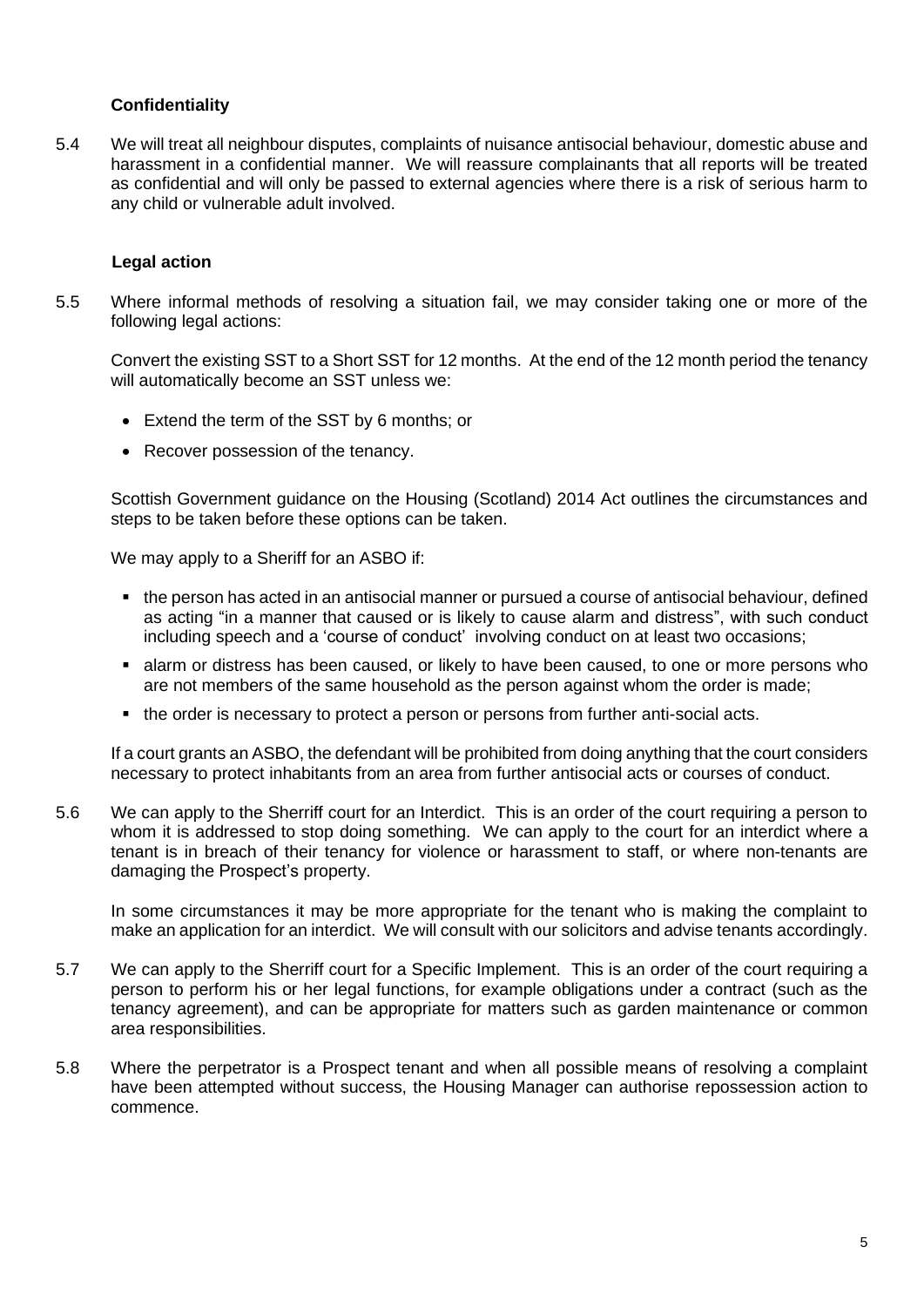# **6.0 PERFORMANCE MONTIORING**

In order to ensure that the objectives of this policy are met, we will:

- Aim to resolve 80% of our antisocial behaviour cases as far as we can, within a target of 32 calendar days. This target was set in consultation with our Tenants Forum;
- **Record all cases on our housing management system and monitor for trends;**
- Report quarterly to Management Committee as part of the Quarterly Key Performance Indicator Report. This will include analysis of the numbers types of complaints received and resolution within target timescales;
- Report to our tenants on our performance within our annual Prospect Performance Report (our report on how we measure up to the outcomes of the Social Housing Charter);
- Report to the Scottish Housing Regulator as part of our Social Housing Charter annual return;
- Conduct satisfaction surveys relating to our management of neighbourhoods within our tenant satisfaction surveys.

#### **7.0 IMPLEMENTATION AND POLICY REVIEW**

The Housing Manager is responsible for ensuring that this policy is implemented by relevant staff and for producing procedure notes to aid them in this process.

The Housing Manager will ensure that the Management Committee reviews this policy at least every 3 years.

Review approved by the Management Committee on 28 April 2021

Next review due by April 2024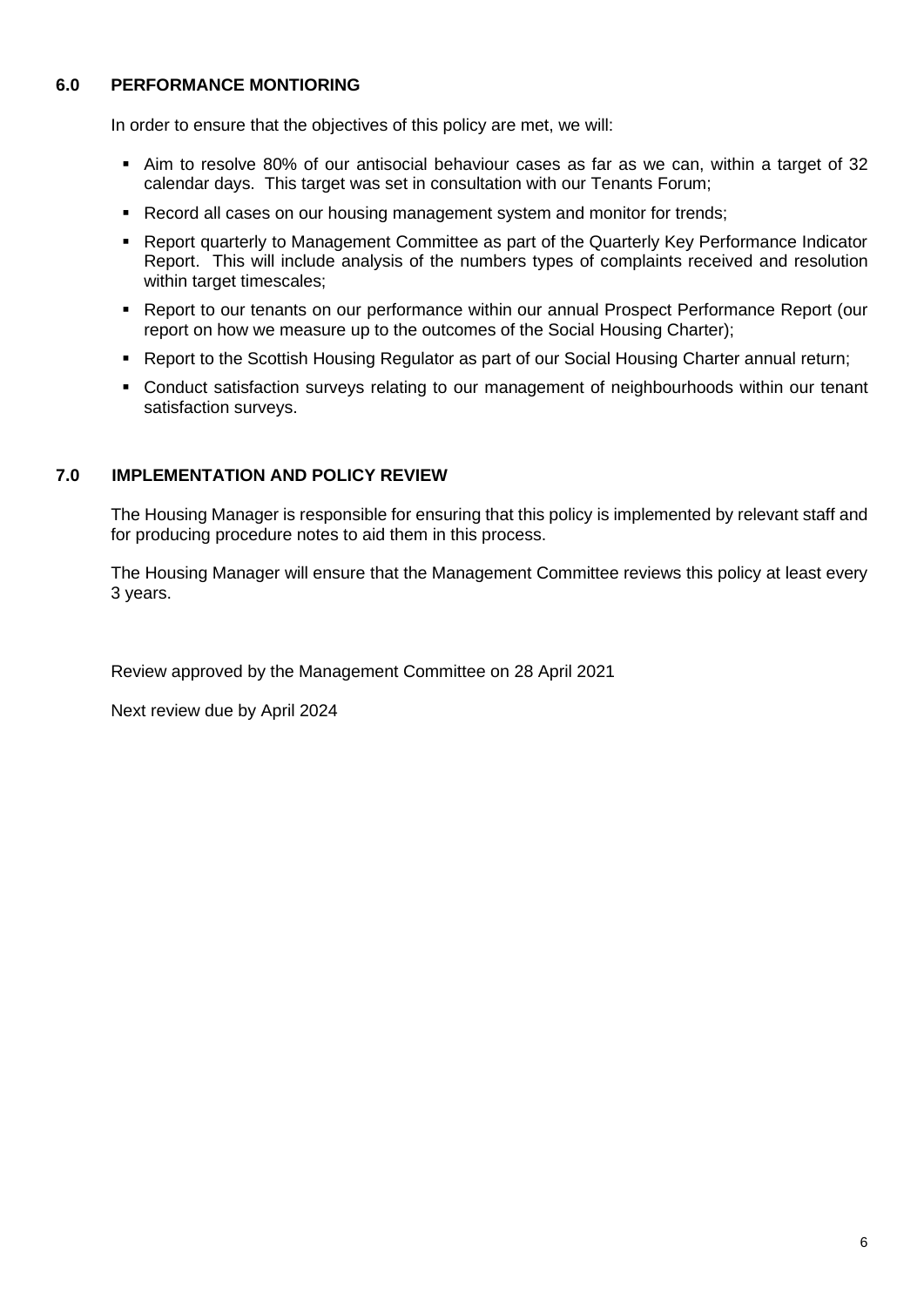

# **PROSPECT EQUALITY IMPACT ASSESSMENT RECORD**

| Title of policy/ practice/ strategy | <b>Antisocial Behaviour</b> |                      |
|-------------------------------------|-----------------------------|----------------------|
| <b>Department</b>                   | <b>Housing Management</b>   |                      |
| Who is involved in the EQIA?        | <b>Catherine Louch</b>      |                      |
| Type of policy/ practice/ strategy  | New $\Box$                  | Existing $\boxtimes$ |
| Date completed                      | 1 April 2021                |                      |

# **Stage 1: Screening Record**

# *What is the main purpose of the policy?*

Prospect's Antisocial Behaviour Policy outlines how we define antisocial behaviour and the approaches we take to prevent and respond to incidents of antisocial behaviour within our communities. It contributes to meeting the following outcomes of the Scottish Social Housing Charter:

- $\bullet$  1 Equalities
- $\bullet$  2 Communication
- 6 Neighbourhood and community
- 11 Tenancy sustainment

# *Who will the policy benefit and how?*

Our Antisocial behaviour policy is aimed to address or mitigate the impacts of antisocial behaviour on our tenants, regardless of which of the protected characteristics they may have. As each characteristic may have a different requirement of support to cope with or reason which may cause antisocial behaviour we need an understanding of the way in which the protected characteristic may impact on their behaviour. Considering all the equality groups will help us deliver a better service to our tenants.

#### *For each equality group, does or could the policy have a negative impact?*

| <b>Protected characteristic</b>          | <b>Negative</b> | <b>Positive/no impact</b> | Don't know |
|------------------------------------------|-----------------|---------------------------|------------|
| Age                                      |                 | $\boxtimes$               |            |
| <b>Disability</b>                        |                 | ⊠                         |            |
| Gender reassignment                      |                 | ⊠                         |            |
| Marriage & civil partnership             |                 |                           | ⊠          |
| Pregnancy & maternity                    |                 |                           | ⊠          |
| Race                                     |                 | ⊠                         |            |
| Religion or belief (including no belief) |                 | $\boxtimes$               |            |
| <b>Sex</b>                               |                 | ⊠                         |            |
| Sexual orientation                       |                 | $\boxtimes$               |            |

#### *Are there any potential barriers to implementing the policy?*

- A lack of reporting of antisocial behaviour by particular groups would mean we did not have a true picture of the issues faced.
- Lack of understanding of our tenants and their needs in dealing with antisocial behaviour.
- Lack of knowledge of the needs of different characteristics and how their experience around antisocial behaviour may differ.

|                          | --        | N |
|--------------------------|-----------|---|
| Is a full EQIA required? | $\lambda$ |   |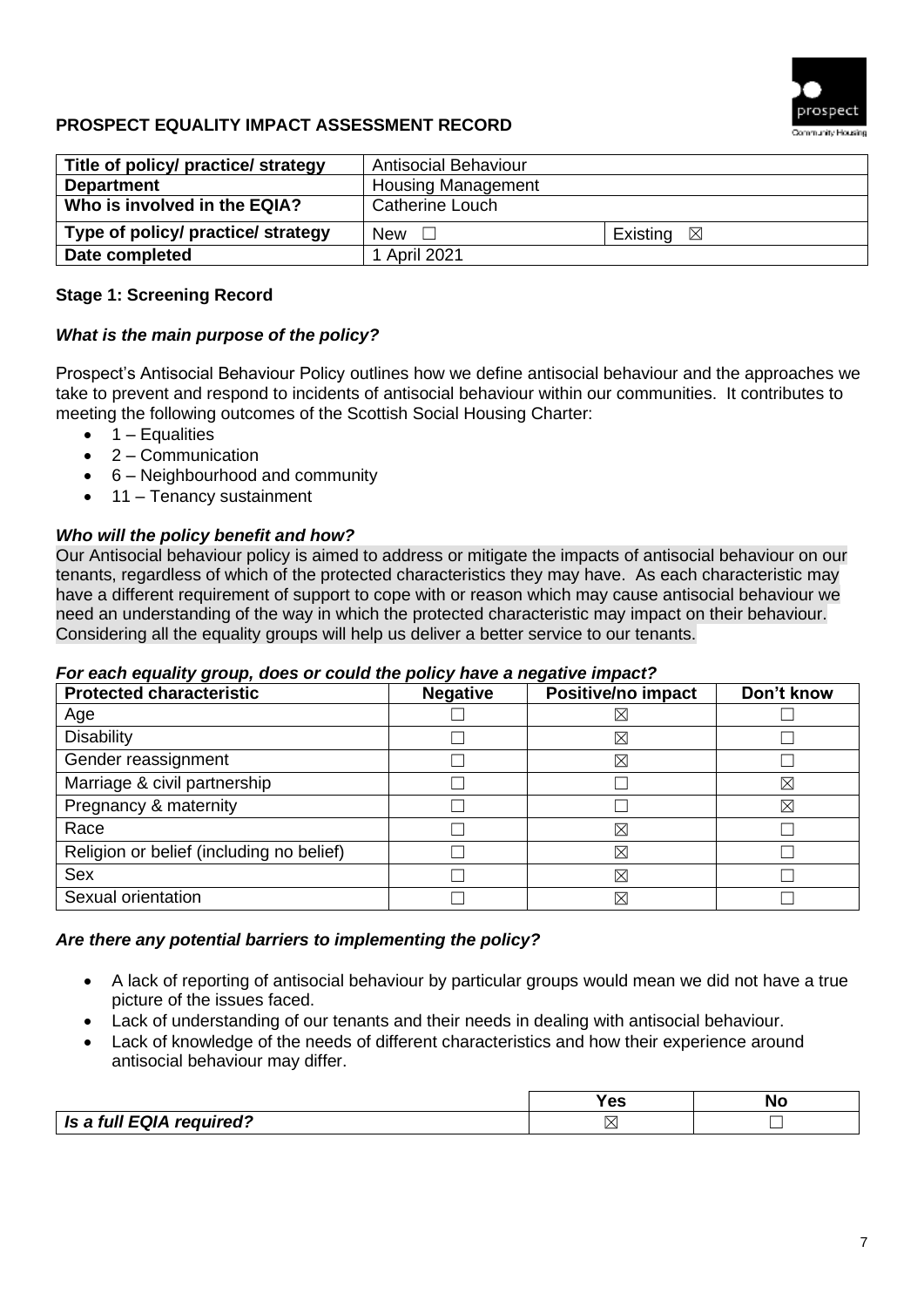# **Stage 2: Data and evidence gathering, involvement and consultation**

Include here the results of your evidence gathering, including qualitative and quantitative data and the source of that information, whether national statistics, surveys or consultations with relevant equality groups.

| <b>Source</b>                                                                       | Qualitative<br>evidence                                                               | Quantitative<br>evidence                                                    | <b>Which</b><br>protected                                                                                                     | <b>Gaps identified/action taken</b>                                                                  |
|-------------------------------------------------------------------------------------|---------------------------------------------------------------------------------------|-----------------------------------------------------------------------------|-------------------------------------------------------------------------------------------------------------------------------|------------------------------------------------------------------------------------------------------|
| information<br>Management<br>data                                                   | provided                                                                              | provided<br>staff<br>Annual<br>and<br>committee<br>equalities<br>data       | characteristics are covered?<br>Age,<br>disability,<br>gender,<br>ethnicity. In some cases other<br>protected characteristics | Membership data not collected.<br>Implementation of Cx may assist<br>with data collection.           |
| Tenant satisfaction survey                                                          |                                                                                       | carried out in<br>Survey<br>2019                                            | Age,<br>disability,<br>gender,<br>ethnicity. In some cases other<br>protected characteristics                                 | Data becoming out of date.<br>Implementation of Cx may assist<br>with data collection.               |
| Equalities<br>Committee,<br>Working<br>Group<br>and<br><b>Tenants Forum minutes</b> | Equality<br>related<br><i>issues</i><br>identified and discussed                      |                                                                             | Various                                                                                                                       |                                                                                                      |
| Review<br>of<br>complaints<br>received                                              | Tenant/service<br>user<br>experience                                                  | Statistical data on types<br>of complaint                                   | All protected characteristics                                                                                                 | Implementation of Cx may assist<br>with data collection and analysis<br>of protected characteristics |
| Observations/conversations<br>(anecdotal)                                           | Staff/committee/tenant/service<br>user levels of understanding,<br>inclusive practice |                                                                             | All protected characteristics                                                                                                 |                                                                                                      |
| Edinburgh Census 2011                                                               |                                                                                       | Statistical data                                                            | Age disability, gender, ethnicity,<br>marital status, religion or belief.                                                     | Data becoming out of date.                                                                           |
| EdIndex data                                                                        |                                                                                       | Statistical data provided<br>for individuals on the<br>housing waiting list | disability,<br>Age,<br>gender,<br>ethnicity. In some cases other<br>protected characteristics.                                | Data becoming out of date.                                                                           |
| <b>SHR</b><br>Return<br>Annual<br>on<br>Charter data                                |                                                                                       | Statistical data on staff,<br>committee and<br>tenant<br>profile for RSLs   | Disability, ethnicity.                                                                                                        |                                                                                                      |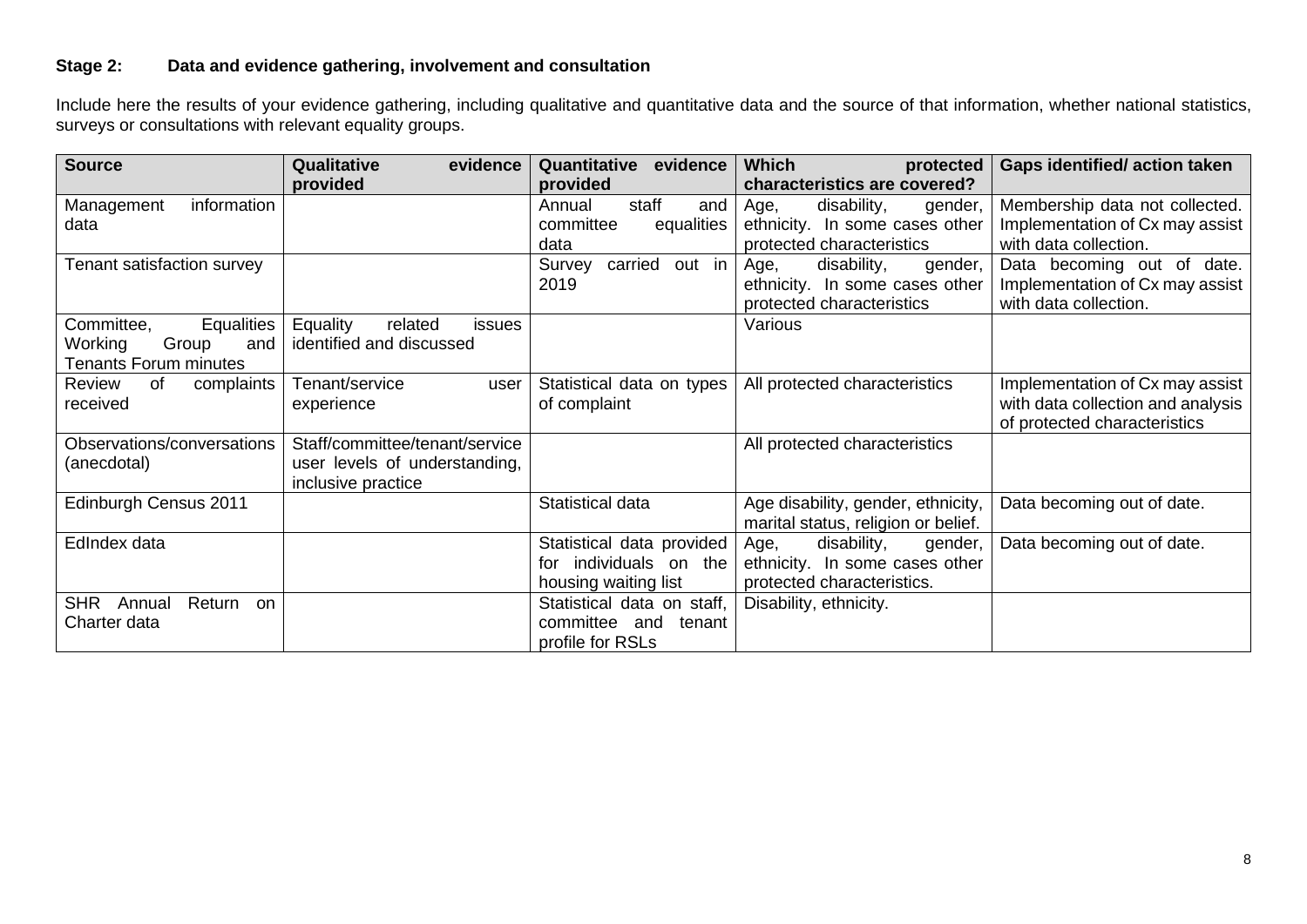# **Stage 3: Assessing the impacts**

*How might the policy impact on people who share protected characteristics?* Include both positive and negative impacts.

| <b>Protected Characteristic</b>             | <b>Description of Impact</b>                                                                                                                                                                                                                                                                                                                                                             |
|---------------------------------------------|------------------------------------------------------------------------------------------------------------------------------------------------------------------------------------------------------------------------------------------------------------------------------------------------------------------------------------------------------------------------------------------|
| Age                                         | The policy allows for a flexible approach to investigating antisocial<br>behaviour to respect an individual's preference for communication format,<br>meetings at a time and place which suits etc. Referrals are included to a<br>range of partner agencies for support in a range of ways (personal care<br>&/or housing support for older people, youth work for younger people etc). |
| <b>Disability</b>                           | The policy allows for a flexible approach to investigating antisocial<br>behaviour to respect an individual's preference for communication format,<br>meetings at a time and place which suits etc.<br>Referrals will be made to a range of partner agencies.<br>Challenges may occur in ensuring perpetrators of antisocial behaviour                                                   |
|                                             | exacerbated by poor mental health are supported to receive appropriate<br>assistance.                                                                                                                                                                                                                                                                                                    |
| Gender reassignment                         | The policy allows for a flexible approach to investigating antisocial<br>behaviour to respect an individual's preference for communication format,<br>meetings at a time and place which suits etc.<br>Links to partner agencies to ensure we offer appropriate support. We take<br>a person centred approach.                                                                           |
| Marriage & civil partnership                | The policy allows for a flexible approach to investigating antisocial<br>behaviour to respect an individual's preference for communication format,<br>meetings at a time and place which suits etc.<br>Links to partner agencies to ensure we offer appropriate support. We take<br>a person centred approach.                                                                           |
| Pregnancy & maternity                       | The policy allows for a flexible approach to investigating antisocial<br>behaviour to respect an individual's preference for communication format,<br>meetings at a time and place which suits etc.<br>Links to partner agencies to ensure we offer appropriate support. We take<br>a person centred approach.                                                                           |
| Race                                        | The policy allows for a flexible approach to investigating antisocial<br>behaviour to respect an individual's preference for communication format,<br>meetings at a time and place which suits etc.<br>Links to partner agencies to ensure we offer appropriate support. We take<br>a person centred approach.                                                                           |
| Religion or belief (including no<br>belief) | The policy allows for a flexible approach to investigating antisocial<br>behaviour to respect an individual's preference for communication format,<br>meetings at a time and place which suits etc.<br>Links to partner agencies to ensure we offer appropriate support. We take<br>a person centred approach.                                                                           |
| Sex                                         | The policy makes no distinction between men and women. Links to partner<br>agencies to ensure we offer appropriate support. We take a person<br>centred approach.                                                                                                                                                                                                                        |
| Sexual orientation                          | The policy allows for a flexible approach to investigating antisocial<br>behaviour to respect an individual's preference for communication format,<br>meetings at a time and place which suits etc.<br>Links to partner agencies to ensure we offer appropriate support. We take<br>a person centred approach.                                                                           |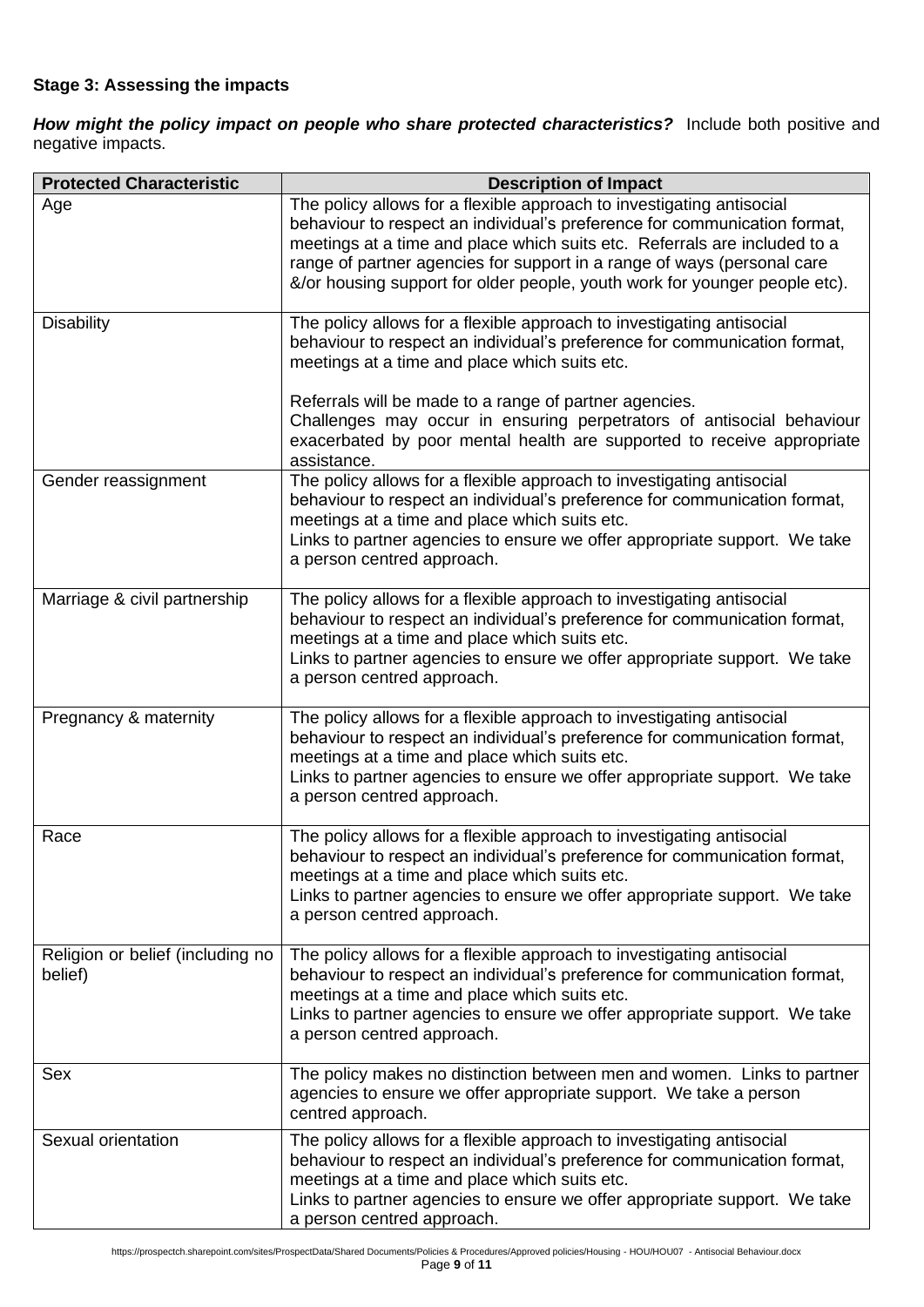#### *How does the policy promote equality of opportunity?*

By supporting all of our tenants to live in well maintained neighbourhoods where they feel safe.

#### *How does the policy promote good relations?*

By embracing a partnership approach to support tenants to maximise their health and wellbeing to live in peace with their neighbours.

# **Stage 4: Decision making and monitoring**

#### *Identifying and establishing any required mitigating action*

| Does the assessment show a potential for differential impact<br>on any group(s)? | Yes | $\boxtimes$<br>No        |
|----------------------------------------------------------------------------------|-----|--------------------------|
| Is there potential for unlawful direct or indirect discrimination?               | Yes | $\boxtimes$<br><b>No</b> |

# *What arrangements could be implemented to reduce or mitigate any potential adverse or negative impacts identified?*

None identified.

#### *Describing how Equality Impact analysis has shaped the policy making process*

We did not identify any further changes to the policy as a result of carrying out this analysis.

There are no cost implications from the equality impact assessment.

Carrying out this assessment has helped us to analyse the impact of our approach on the various protected characteristics. It has prompted us to ensure we are working with a range of support organisations to enhance our person centred approach to dealing with antisocial behaviour and its impact. Ongoing analysis of cases with the equality strands taken into account will be useful to identify what further preventative work we can undertake. This can link to our Community Projects work.

#### *Monitoring and Review*

We will compare our antisocial behaviour performance to other landlords via the Annual report on the Charter annually. We will analyse trends within antisocial behaviour performance to identify equality strands to establish if trends occur. We can then take appropriate action.

We will review the policy and this assessment in three years.

The Housing Manager is responsible for these areas.